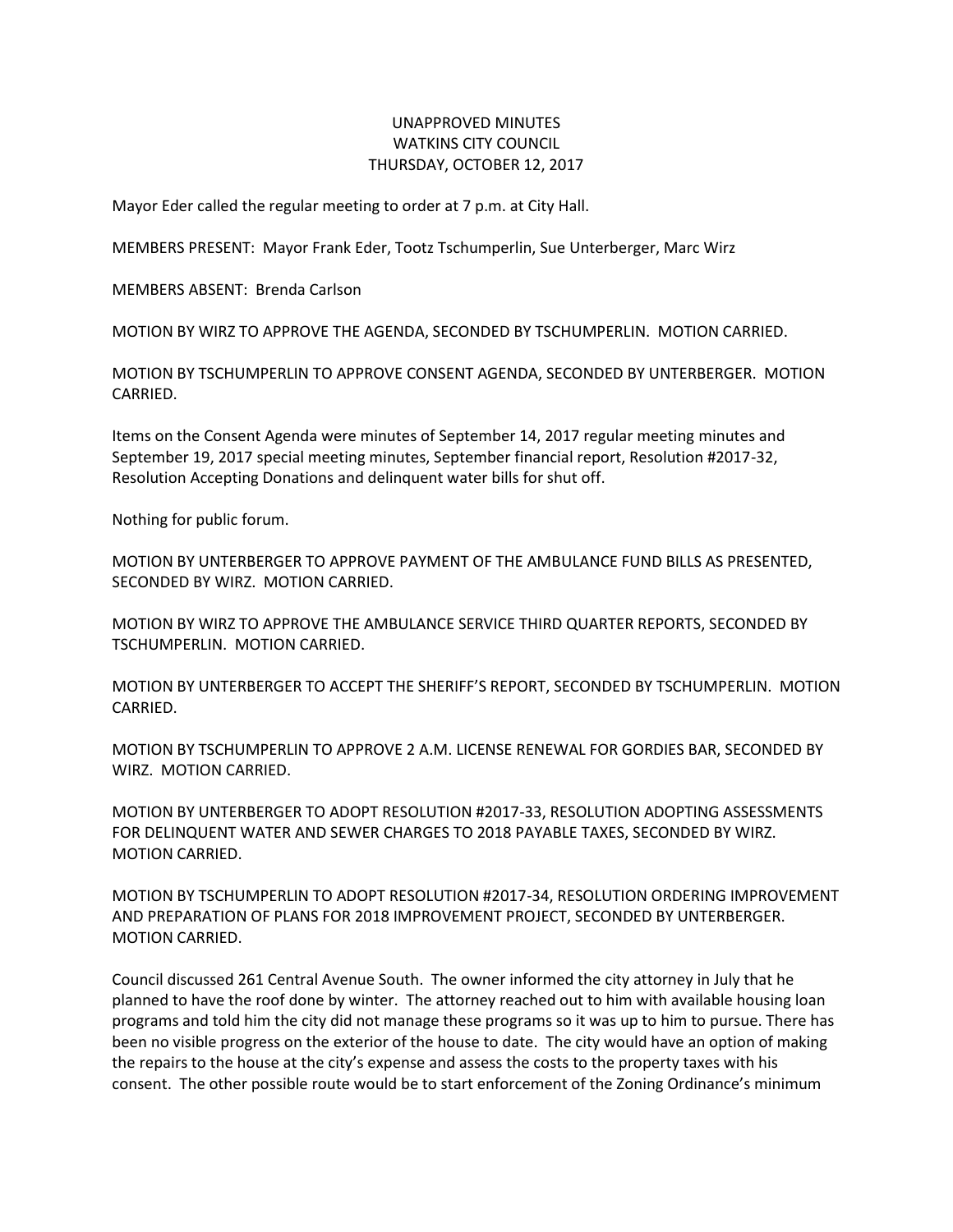housing code section. Council discussed the option to repair it and assess costs. Kramer was advised to get more information on this process. Council also advised to see if legal fees can be assessed.

MOTION BY WIRZ TO TABLE ACTION UNTIL MORE INFORMATION IS AVAILABLE, SECONDED BY UNTERBERGER. MOTION CARRIED.

Fall newsletter was reviewed. Meeker County would like to include its Broadband/Internet initiative information in the newsletter and include a message about it on the October water bill cards. Council approved.

MOTION BY WIRZ TO APPROVE NEWSLETTER WITH ADDITION OF BROADBAND INFORMATION, SECONDED BY TSCHUMPERLIN. MOTION CARRIED.

MOTION BY WIRZ TO TABLE DISCUSSION ON WATER AND SEWER RATES UNTIL FULL COUNCIL IS PRESENT, SECONDED BY UNTERBERGER. MOTION CARRIED.

EDA update- Tschumperlin noted the board is still exploring housing development options. The board is also looking at options for the old Schlangen property on Central Avenue.

Planning Commission update- Wirz noted there will be a hearing October 23rd for Bob Flaschenriem's variance application for a garage. The board will also be reviewing the current land use permit fees for possible increases/changes.

The city's Code of Ordinances get updated every 5 years. It is due to be updated in 2017. The quote for the update was \$300 to \$800 plus shipping and handling. This would cover all ordinances adopted since 2012.

MOTION BY WIRZ TO APPROVE THE ORDINANCE UPDATE, SECONDED BY TSCHUMPERLIN. MOTION CARRIED.

Kramer noted that CP Rail has approved a \$2,500 grant to the city for a new warning siren.

MOTION BY TSCHUMPERLIN TO APPROVE BILLS FOR PAYMENT AS PRESENTED, SECONDED BY UNTERBERGER. MOTION CARRIED.

Council reviewed an updated AWAIR program policy.

MOTION BY WIRZ TO APPROVE THE UDPATED AWAIR PROGRAM POLICY, SECONDED BY UNTERBERGER. MOTION CARRIED.

MOTION BY UNTERBERGER TO AUTHORIZE KRAMER TO ANNUALLY APPROVE THE SAFETY PROGRAM POLICIES, SECONDED BY TSCHUMPERLIN. MOTION CARRIED.

Council discussed the RV that has been parked on streets throughout the city for the past few weeks. No action was taken.